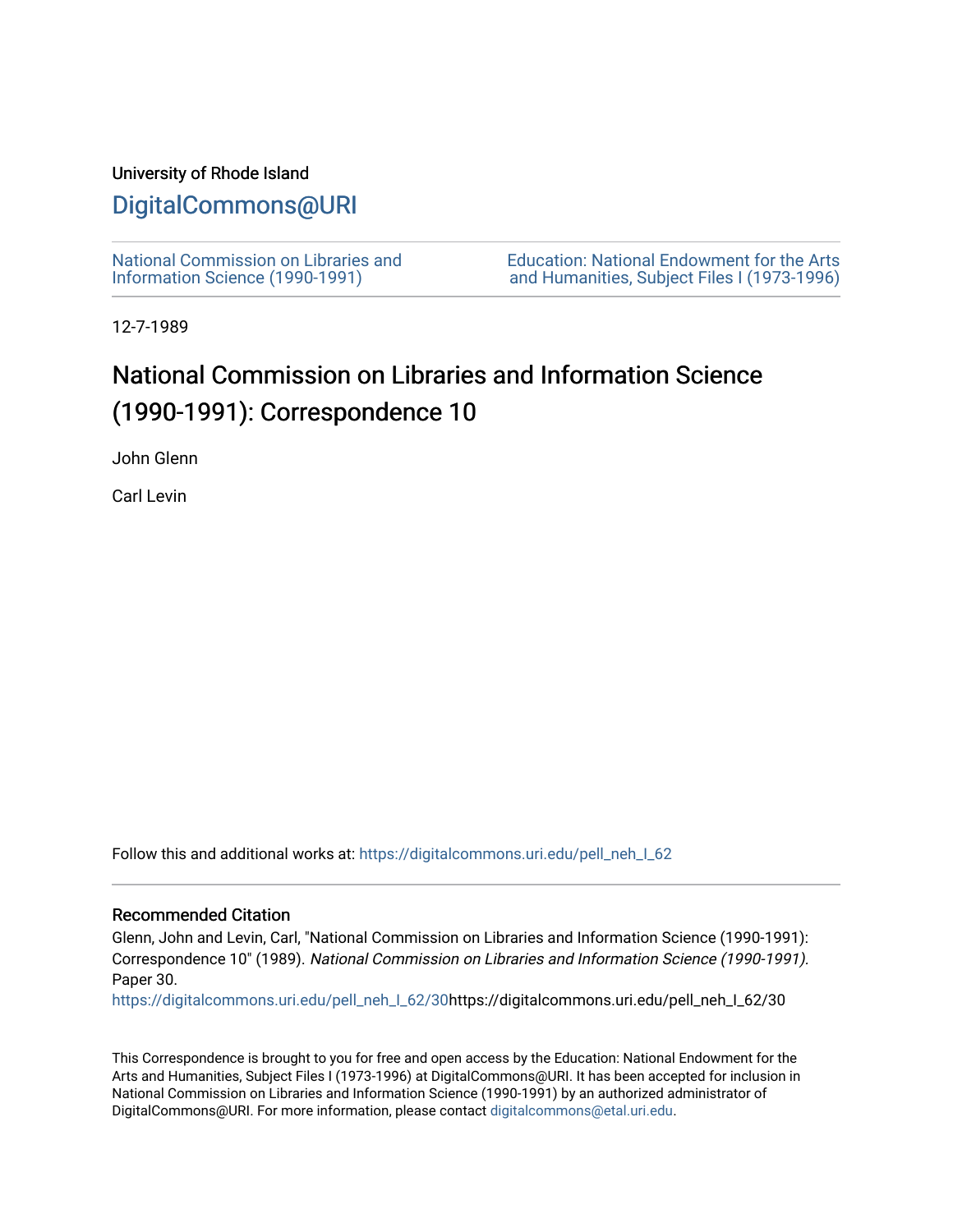SAM MUNN, GEORGIA<br>Car, LEVIN, MICHIGAN<br>JIM SASSER, TENNESSEE JIM SASSAN I ENNESSEE<br>JEFF BINGAMAN, NEW MEXICO<br>JEFF BINGAMAN, NEW MEXICO<br>HERBERT KOHL, WISCONSIN<br>JOSEPH I, LIEBERMAN, CONNECTICUT

:VILLIAM V. ROTH. Ja., OELAWARE<br>TED STEVENS. ALASKA<br>WILLIAM S. COHEN, MAINE<br>WARREN B. RUDMAN, IKEW HAMPSHIRE<br>JOHN HEINZ, FENNSYLVANIA<br>PETE WILSON, CALIFORNIA

LEONARD WEISS, STAFF DIRECTOR JO ANNE BARNHART, MINORITY STAFF DIRECTOR

**Hnitzi Statzs Senatz** 

**COMMITTEE ON GOVERNMENTAL AFFAIRS** WASHINGTON, DC 20510-6250

December 7, 1989

Mr. Jerald C. Newman Chairman, National Commission on Libraries and Information Science 2001 Marcus Avenue, Suite N-20 Lake Success, New York 11042

Dear Mr. Newman:

We are writing to inquire about certain activities which have come to our attention regarding the advisory committee established by Public Law 100-382 to advise the National Commission on Libraries and Information Science on conducting a White House Conference on Library and Information Services.

As the Senate Committee with jurisdiction over the Commission and the Federal Advisory Committee Act (FACA), we are concerned about reports of questionable actions taken by Daniel H. Carter, chairman of the Commission's advisory committee. We would therefore appreciate your providing the following information by December 22, 1989:

(1) The General Services Administration's Committee Management Secretariat has determined that the Commission's advisory committee is subject to FACA's management and fiscal controls, but we understand that Mr. Carter is contesting this determination. Please explain the legal authority upon which Mr. Carter is relying, and provide the Commission's position on this matter.

(2) We've been informed that Mr. Carter has exercised procurement authority over a substantial amount of federal funds in connection with his advisory committee activities. If this is true, please explain the circumstances under which he was allowed to exercise such authority and the legal basis for his actions, indicate whether he continues to exercise this authority, and identify the total amount and the expenditures he has authorized to date.

(3) Please calculate the total expenses incurred by the advisory committee to date and summarize its expenditures according to general categories (including amounts paid as compensation to committee members, compensation to staff, and travel expenses).

(4) We've been informed that the White House Conference on Library and Information Services will not receive a  $\lambda = \mu$